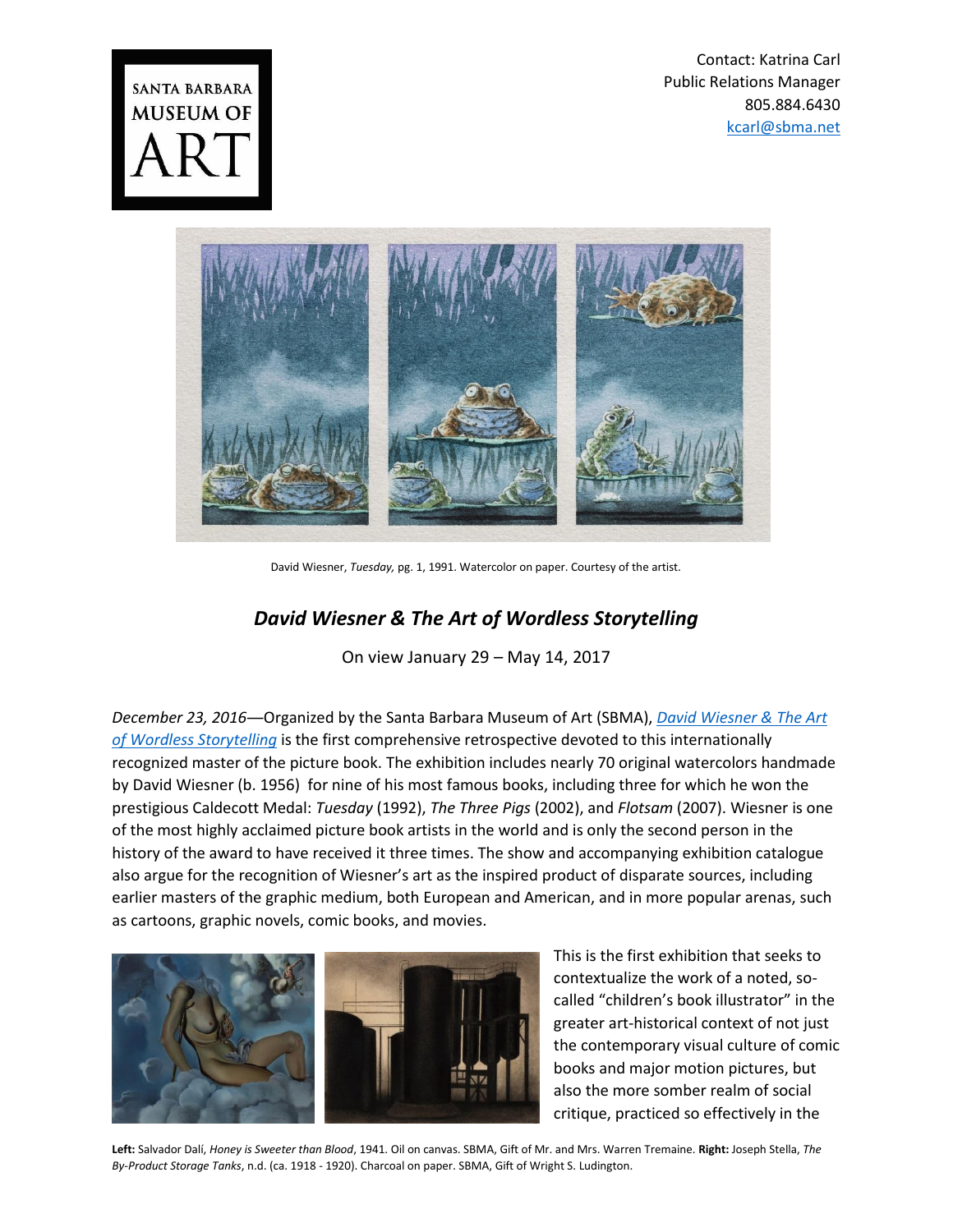19th century by the likes of Honoré Daumier and continued with gusto by his avant-garde followers between the World Wars. In the case of David Wiesner, many strands of influence are apparent in his now revered approach to wordless storytelling. As explored in the accompanying catalogue, one easily detects the artist's early attraction to surrealist masters of the 20th century (Salvador Dalí, Max Ernst, and René Magritte), combined with an abiding fascination with the story-telling techniques of such American pioneers of the illustrated picture book as Lynd Ward (1905–1985), and the indelible impressions made by Ward's earlier European counterparts, Otto Nückel (1888–1955) or Franz Masereel (1889–1972).



**Left:** David Wiesner, *Flotsam*, pg. 19, 2006. Watercolor on paper. Courtesy of the artist. **Right:** David Wiesner, *Mr. Wuffles!*, pg. 8, 2013. Watercolor and india ink on paper. Courtesy of the artist.

The exhibition and catalogue provide an overview of the career of the Caldecott Award–winning artist, so that visitors both familiar and unfamiliar with Wiesner's achievements can appreciate these handwrought works of art that are the basis of his bestselling picture books. The charm of these wordless narratives is apparent; but the actual process by which Wiesner achieves this seemingly effortless effect of visual wit is not often fully apprehended, especially if limited to the reproductions of the illustrated books. Viewing the original works reveals the multiple layers of watercolor that he uses to create the opaque, exquisitely nuanced hues that bring each piece to life. The disparity between the slowness of the images' creation and the seeming instantaneity of the digitally produced reproductions that pop from the corresponding pages of Wiesner's picture books presents a somewhat paradoxical effect. It is, perhaps, not unmeaningful that a like disparity has often been pointed out in the work of Magritte, Dalí, and Giorgio de Chirico, whose oneiric images are far from spontaneous apparitions, but rather heavily calculated, technical works of labor.



The exhibition also includes collateral material by some of the artists that Wiesner has cited as important influences to connect the dots between areas of visual culture that are typically treated discretely. For instance, the kinship between Wiesner's relative self-effacement through the watercolor technique harkens to a muffling of technique in the tangibly intangible dream imagery of Salvador Dalí. Wiesner's exacting technique also resonates very clearly with the precisionist tradition of such American greats as Charles Sheeler or Joseph Stella, whose masterful works on paper have been drawn from SBMA's permanent collection to make this point. For Wiesner, there are also the more modern influences of film,

including such classics as Stanley Kubrick's *2001: A Space Odyssey* or a particular vignette from Looney Tunes, and comic books that every child of the 1960s and '70s probably recalls (at least, those who shared the attraction to the wildly impossible scenarios in static panes, pushed to their narrative potential by such masters as Jack Kirby [1917–1994] or Jim Steranko [b. 1938]). Certainly, Wiesner's latest creation and his first graphic novel, entitled *Fish Girl*, is indebted to their example. A coming of age tale that the artist produced in collaboration with author Donna Jo Napoli, *Fish Girl* is not a picture book, but 200 pages of images punctuated with text boxes and sound effects to tell the story of mermaid who longs to escape from the seaside attraction in which she was born and raised to discover the outside world. The book will be released by Clarion Books/Houghton-Mifflin in March 2017.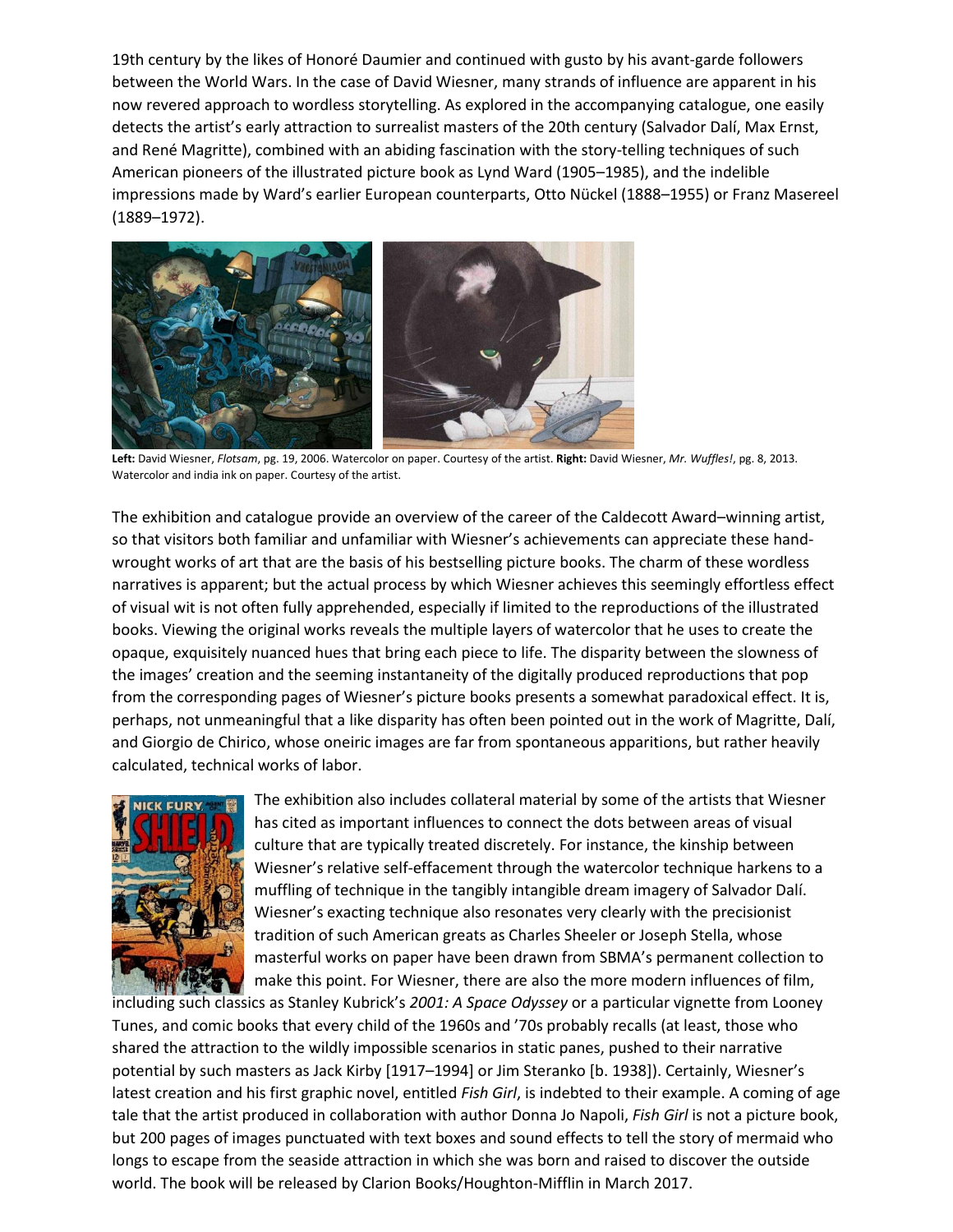

*David Wiesner & The Art of Wordless Storytelling* attempts to contribute to the growing art-historical literature that has now begun to probe the overlapping planes of interest between this imagistic terrain that is typically labeled visual culture, usually with the intent of disrespecting any former distinction between purportedly high and low forms of art. Katherine Roeder, art historian and specialist in this burgeoning area of inquiry, attempts to situate Wiesner's work in these various traditions. As she rightly argues, most of Wiesner's oeuvre hardly qualifies as illustration at all,

since the stories told emerge directly from the artist's creative process and not in the aftermath of a prior text, leaving ample room in their invitation to the viewer for his or her participation.

Image above: David Wiesner, *Fish Girl*, pg. 168-169, 2016. Watercolor and ink line on paper. Courtesy of the artist.

## **Educational Interactives**



The Education Gallery includes David Wiesner's application *Spot* made available on iPads, and a reading area for all of Wiesner's books made available in several languages. A downloadable app is available that includes recordings of the artist commenting on his creative process, technique, and overall approach. Excerpts from motion pictures, cartoons, and other source material of significance to the artist are also on view on a flat screen monitor.

David Wiesner, *Spot*, 2015. Watercolor and ink line on paper, Courtesy of the artist.

## **Catalogue**

This exhibition is accompanied by an exquisitely designed, scholarly catalogue, distributed b[y Yale University Press](http://yalebooks.com/book/9780300226010/david-wiesner-and-art-wordless-storytelling) and authored by Katherine Roeder, Adjunct Faculty, George Mason University and the University of Maryland, University College, with a Q&A with the artist, David Wiesner, by SBMA Assistant Director and Chief Curator, Eik Kahng, and Chief Curator at the Eric Carle Museum of Picture Book Art, Ellen Keiter. The catalogue will be available for purchase in the Museum Store.



## **Related Programs**

Saturday, January 28, 2:30 pm David Wiesner: Telling Stories in Pictures A public lecture by the artist

Thursday, March 9, 5:30 pm Artist-Led Tour and Book Signing

For more information and tickets, visit www.sbma.net.